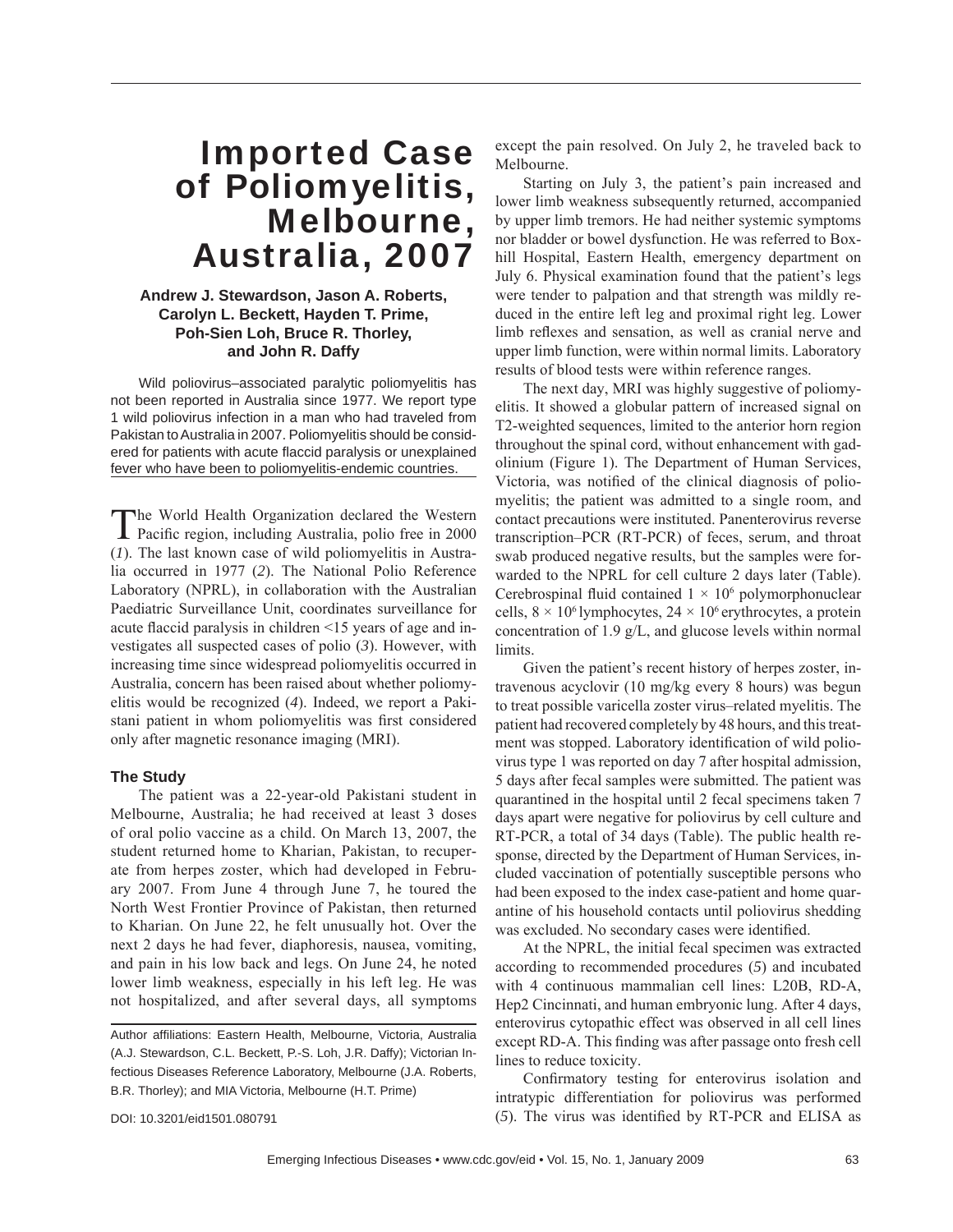## **DISPATCHES**



Figure 1. A) Sagittal image of the conus and B) coronal image of the cervical cord, demonstrating increased signal on T2 weighted sequences in the region of the anterior horns. There was no enhancement with contrast.

non-Sabin–like poliovirus type 1. Sequences for comparative analysis of the virus capsid protein 1 genomic region were acquired by using the BLAST algorithm (www.ncbi. nlm.nih.gov/blast/Blast.cgi). Phylogenetic analysis showed a common ancestor with a wild poliovirus isolated from Pakistan in 2000 and clustering within a group of isolates originating in Pakistan, Afghanistan, and Iran (Figure 2). The National Polio Laboratory of Pakistan reported that the isolate from Australia had 98.8% nucleotide identity with isolates from Pakistan in 2006, which are not available in the public domain (S. Zaidi and S. Sharif, pers. comm.).

Acute- and convalescent-phase serum specimens were collected on days 15 and 47 after symptom onset, respectively, and tested for total immunoglobulin poliovirus neutralizing antibodies according to recommended methods (*6*). Antibodies to all 3 poliovirus serotypes were detected in both specimens. The potency of antibodies to authenticated Sabin poliovirus type 1 was 212 and 424 IU for the acute- and convalescent-phase samples, respectively. To have determined the titer of neutralizing antibodies at the onset of symptoms, earlier collection of acute-phase serum would have been needed.

Doubt was cast on the diagnosis of poliomyelitis because of the patient's age, vaccination history, and the

initial panenterovirus PCR–negative fecal specimen. However, previous vaccination does not exclude poliomyelitis; reduced seroconversion to polio vaccine is well described in polio-endemic regions (*7*). Furthermore, although this patient had received oral polio vaccine during childhood, he received no booster dose before his recent travel.

Several factors support an argument against the negative predictive value of the initial fecal panenterovirus RT-PCR. Fecal shedding of poliovirus by infected persons can be intermittent; hence, 2 fecal specimens from suspected case-patients are recommended (*5*). Panenterovirus RT-PCR was subsequently positive for the second fecal specimen, provided 2 days after the first. In retrospect, the virus titer in the first specimen may have been below the limits of detection for RT-PCR; this limitation was overcome by virus multiplication in cell culture. The panenterovirus RT-PCR is a heminested assay adapted from Zoll et al. (*8*) by addition of an internal second round primer. This assay's performance in an external proficiency testing program conducted by the Royal College of Pathologists of Australasia (*9*) has met a high standard. Repeat testing of the first fecal specimen by this assay showed 1 of 15 replicates to be positive, consistent with a low poliovirus copy number.

| Table. Virus diagnostic tests for poliovirus conducted for 22-year-old male Pakistani student in Melbourne, Australia, 2007* |                             |                 |                 |                  |                |
|------------------------------------------------------------------------------------------------------------------------------|-----------------------------|-----------------|-----------------|------------------|----------------|
| Specimen                                                                                                                     | Time after symptom onset, d | EV RT-PCR       | Cell culture    | <b>PV1 ELISA</b> | <b>ITD PCR</b> |
| Feces                                                                                                                        | 15                          | <b>Negative</b> | Positive        | PV1NSL           | PV1 wild       |
| Swab (throat)                                                                                                                | 15                          | Negative        | Negative        |                  |                |
| <b>CSF</b>                                                                                                                   | 15                          | Negative        | Negative        |                  |                |
| Feces                                                                                                                        | 17                          | Positive        | Positive        | Not tested       | PV1 wild       |
| Feces                                                                                                                        | 25                          | Negative        | <b>Negative</b> |                  |                |
| Feces                                                                                                                        | 28                          | Negative        | Negative        |                  |                |
| Feces                                                                                                                        | 30                          | Negative        | Negative        |                  |                |
| Feces                                                                                                                        | 37                          | Negative        | Negative        |                  |                |

\*EV RT-PCR, panenterovirus reverse transcription–PCR for direct detection from original clinical specimen; PV1, poliovirus type 1; ITD PCR, intratypic differentiation PCR; PV1NSL, poliovirus type 1 non–Sabin-like; CSF, cerebrospinal fluid.